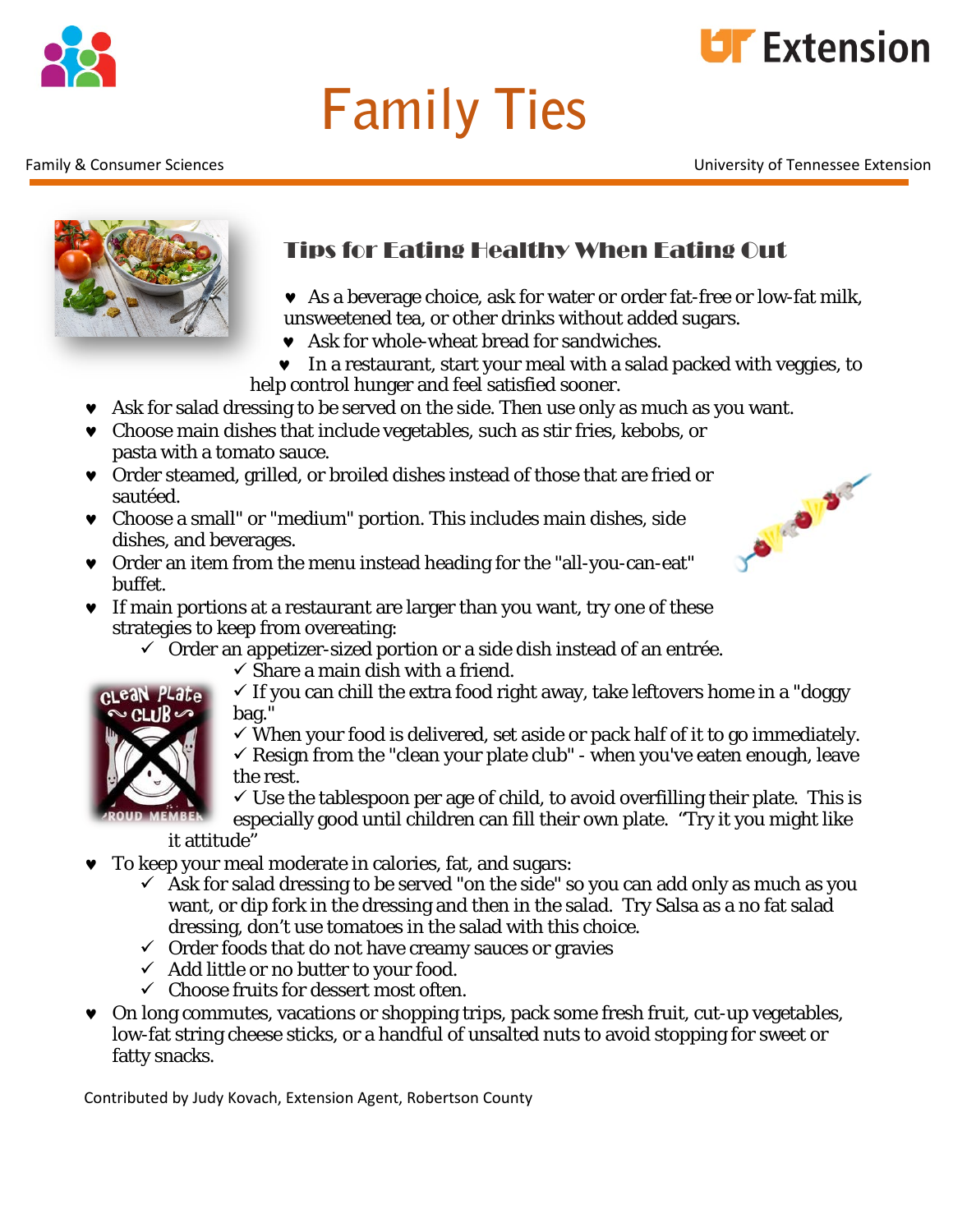# Top 10 Theme Park Safety Tips

Summer months bring on warm temperatures and vacations all across the States. School is out and families use the time to relax and enjoy time together. And there is a chance that you or someone you know will be visiting a Theme Park during summer vacation. Here are 10 Tips to help you have a more enjoyable trip.



#### **Stay Cool, and don't get burned**

Water will help prevent heat related illnesses in theme parks. Stay away from sugary drinks as they will only add calories and not help with dehydration. Drinking water before your trip will also help keep you hydrated for when you'll be sweating outside at the theme park.

Put on waterproof sunscreen before you enter the park. Be sure to reapply it throughout the day. After a couple of water rides, sunscreen may be washed away. Bring a hat to help too.

Wear comfortable shoes and clean, dry socks. Feet can get tired easily in sandals. Or blisters can occur if you are not wearing socks. A good pair of shoes will give you the extra support since you will be on your feet most of the day.

#### **Be aware of what is around you**

Be aware of where you are and what is around you. Don't stumble into someone else or trip over a stroller. And if you are the one pushing a stroller, be courteous. When walking, try not to just stop in a line of people who are walking. Step aside and let others by.

#### **Stay away from where you don't belong**

Never enter a restricted area in a theme park. Don't climb or hop fences or walk through employee-only gates. If you drop a hat or other item that falls into a restricted area, ask a park employee for help.

#### **Know your limits**

Read an attraction's boarding restrictions before you get in line. If you can't find the boarding restrictions at a particular ride, or have any questions about them, find a park employee and ask. Most parks issue special guidebooks for the rides.

#### **Know your Health**

Too many incidents that occur in theme parks are the result of an undiagnosed medical condition. Know your health condition, and that of your children before you visit. Keep off the rides that could affect your condition.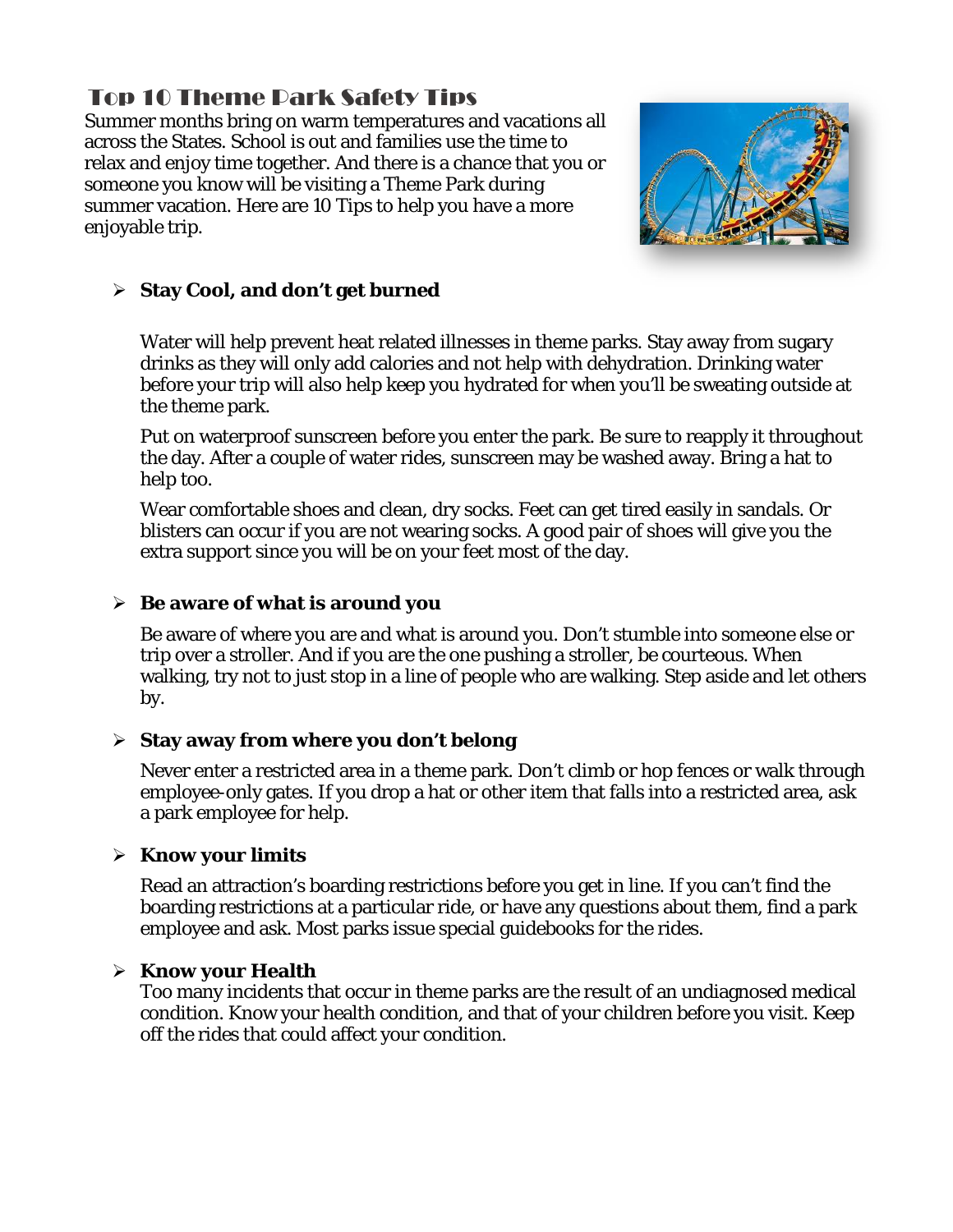# **Don't cheat**

Don't cheat or ignore the rules to get on a ride where you don't belong. Sometimes there are hidden drops, or turns, maybe a sudden stop. Don't use things to make your children look taller than they are. Height and safety restrictions are there for a reason.

Don't cut line. Nothing provokes more arguments than impatient people not waiting their turn. If you see line-jumping, report it to the nearest employee at the ride.

### **Stay in to stay safe**

On any theme park ride, it is best to stay seated, keep your hands on the grab bar, and feet and knees inside the car. If you are riding a ride with no floor, relax and let your feet dangle underneath you. Check to make sure your child is still securely fastened after the ride employee has checked. Do not get off the ride until you have been cleared by the attendant.

#### **Make a Plan**

Before you head to the park, review its layout on the Internet and make a plan about what rides and attractions you'll visit. Doing so will not only make better use of your time at the park, it will help you and your family stay safe by ensuring you know entry/exit locations, restrooms, food and drink stands and information booths. If you're travelling with children, discuss what they should do if they become lost and make sure young children have your name and cell number in their pocket or fastened to their clothing.

#### **Buddy-up**

If you're travelling in a group (even a small one) it's a good idea to pair up members of the group as "buddies." During "buddy breaks," have members of the group make sure their buddy is still with the group, hydrating, eating a small snack, and seems to feel well.

#### **Help the kids!**

If you are visiting with a child, take a moment to explain the ride to them, and tell them how they should behave. They are depending upon you to keep them safe. Set good example for them by following the rules above, and make sure that they know you expect them to follow those rules, too.



Never put a crying child on a ride. If your child starts to cry, let others pass you in line until your child is calmed. Or, gently exit the line and find something more relaxing to do. Young kids can't keep an adult's pace in a theme park. Let them take plenty of breaks.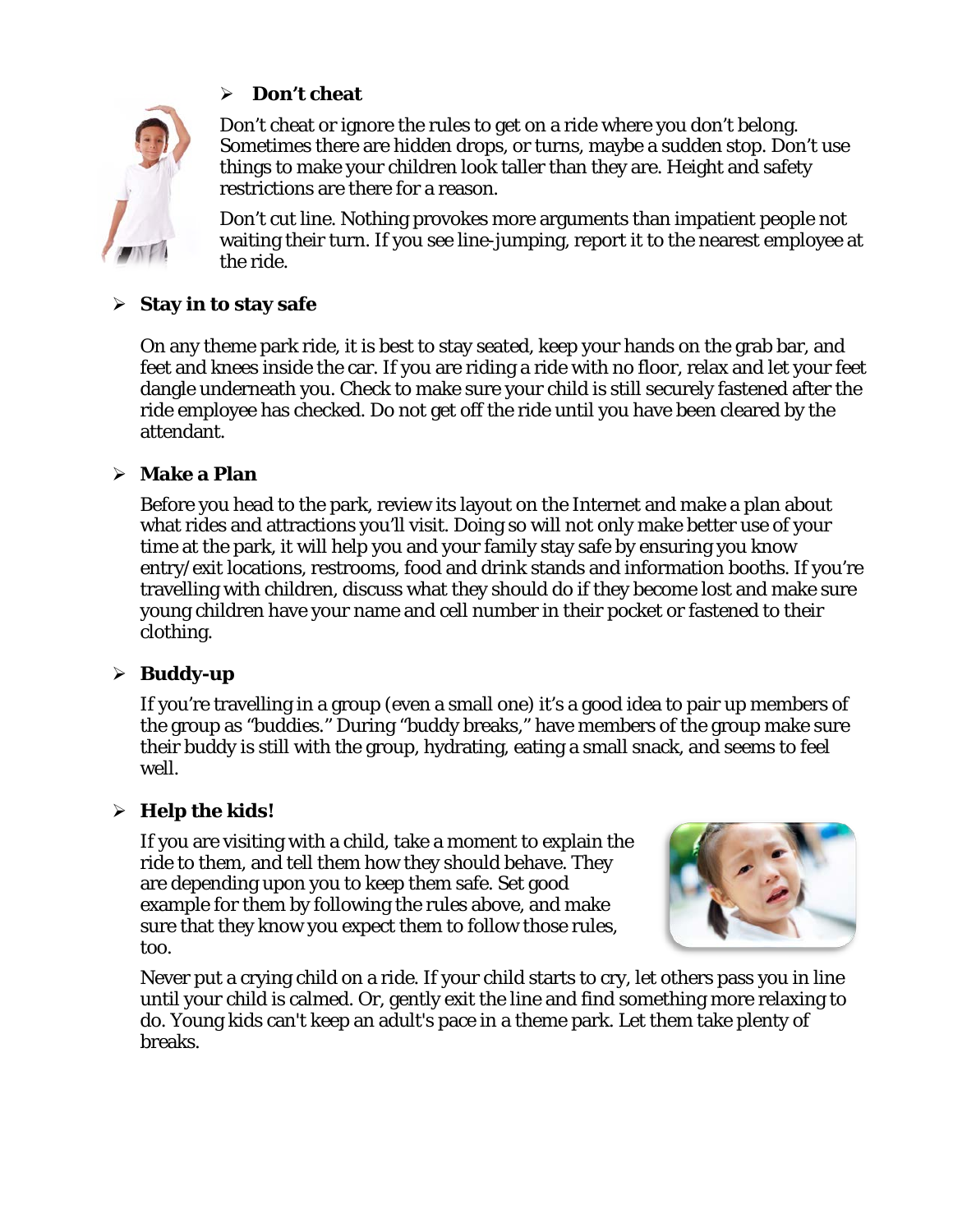If you're one of the millions of guests that will visit an American amusement park this year, plan properly and keep the top 10 safety tips in mind. A thrilling day of theme park fun can be the highlight of your summer!



Contributed by Rachel Erwin, UT Extension Agent II, Lauderdale County



Seven Layer Dip

1 (1 ounce) package taco seasoning mix 1 (16 ounce) can refried beans 1 (8 ounce) package cream cheese, softened 1 (16 ounce) container sour cream 1 (16 ounce) jar salsa 1 large tomato, chopped 1 green bell pepper, chopped 1 bunch chopped green onions 1 small head iceberg lettuce, shredded 1 (6 ounce) can sliced black olives, drained 2 cups shredded Cheddar cheese

#### **Directions**

In a medium bowl, blend the taco seasoning mix and refried beans. Spread the mixture onto a large serving platter.

Mix the sour cream and cream cheese in a medium bowl. Spread over the refried beans.

Top the layers with salsa. Place a layer of tomato, green bell pepper, green onions and lettuce over the salsa, and top with Cheddar cheese. Garnish with black olives.

| <b>Nutrition</b> |                  |               |                  |
|------------------|------------------|---------------|------------------|
| <b>Calories</b>  | 66 kcal          | Carbohydrates | 3.5 <sub>g</sub> |
| Cholesterol      | $13 \text{ mg}$  | Fat           | 4.9 g            |
| Fiber            | 0.9g             | Protein       | 2.3 g            |
| Sodium           | $178 \text{ mg}$ |               |                  |
| Allrecipes.com   |                  |               |                  |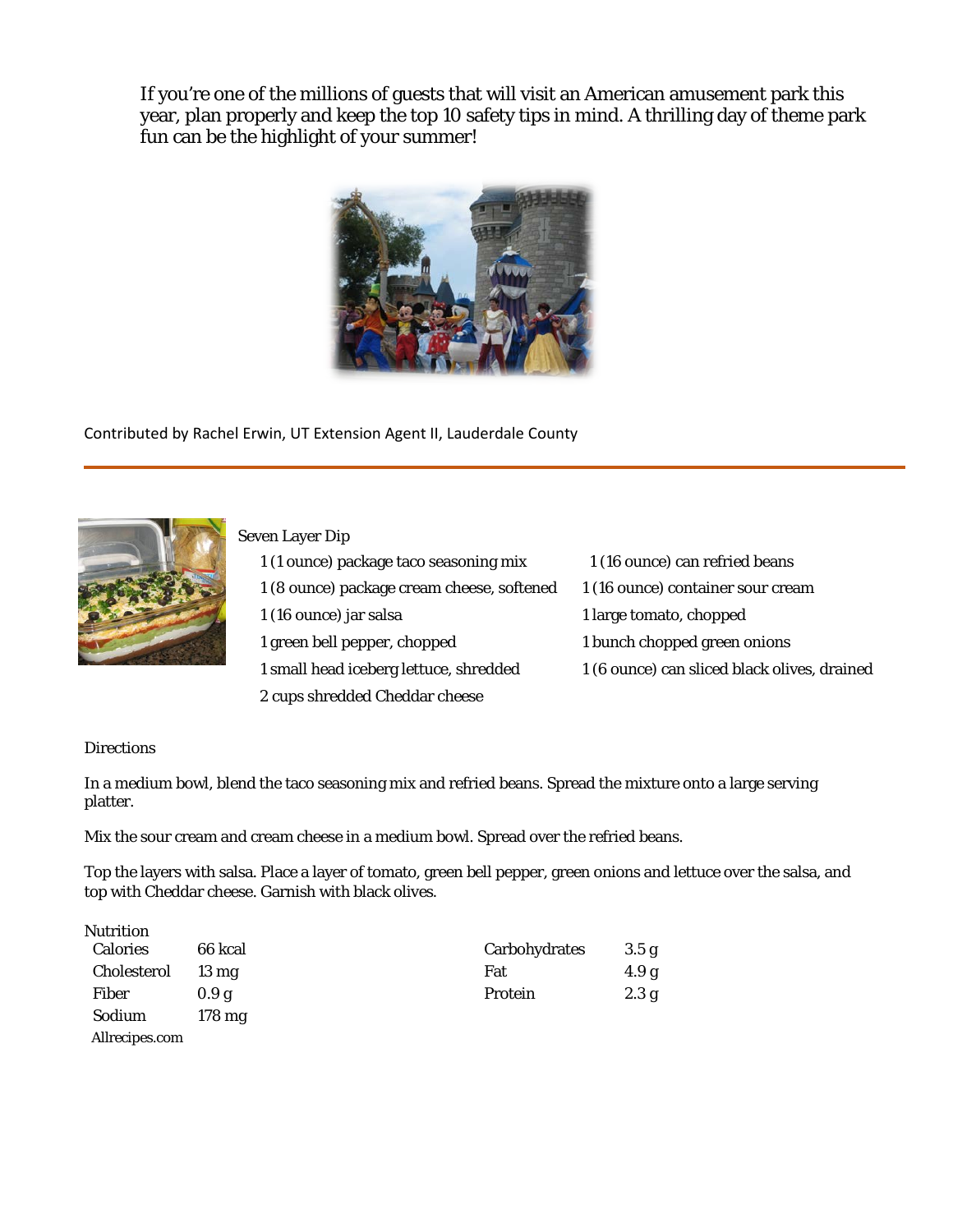## Explore the Magic of Color

Fruits and vegetables may not sound very magical, but every day there are more reasons to add more color to your plate. By eating a variety of fruits and vegetables, you will not only create a beautiful meal, but you will provide nutritious foods that are loaded with vitamins, minerals, phytochemicals and fiber. All this means you get plenty of bang for your buck when you fill your grocery cart with colorful foods.

### **What can colors do for you?**

Take a look below to see what each color has to offer:

**Red** pigment offers powerful antioxidants that protect our cells from damage and keep our heart healthy.

**Orange and yellow** colors provide "carotenoids" that protect the eyes, skin, membranes and the heart. These colors help your immune system.

**Green** colors protect your vision, lower risks of some cancers and help build strong bones and teeth.



**Blue and purple** colors take care of you as you age by protecting your memory function and lowering your risk for some cancers.

**White** fruits and vegetables help to maintain heart health and lower cholesterol.

MyPlate.gov, the USDA website, recommends that preschoolers on the average need 1‐1  $\frac{1}{2}$ cups of fruit & 1  $\frac{1}{2}$  cups of vegetables daily. Of course, this can be consumed through snacks as well as meals. Eating a variety of colorful fruits and vegetables daily is often a challenge, but don't give up. Children's appetites vary. Some days children eat healthier than others. Remember you are the most important influence on the eating habits of your children . . . So enjoy the fresh colorful garden produce of the season.

#### Sunrise Smoothie

1 cup pineapple juice 1 cup vanilla low‐fat yogurt or frozen yogurt 1 cup frozen strawberries, partially thawed 2 ripe, medium bananas, peeled



Combine pineapple juice, yogurt, strawberries and bananas in blender container. Cover; blend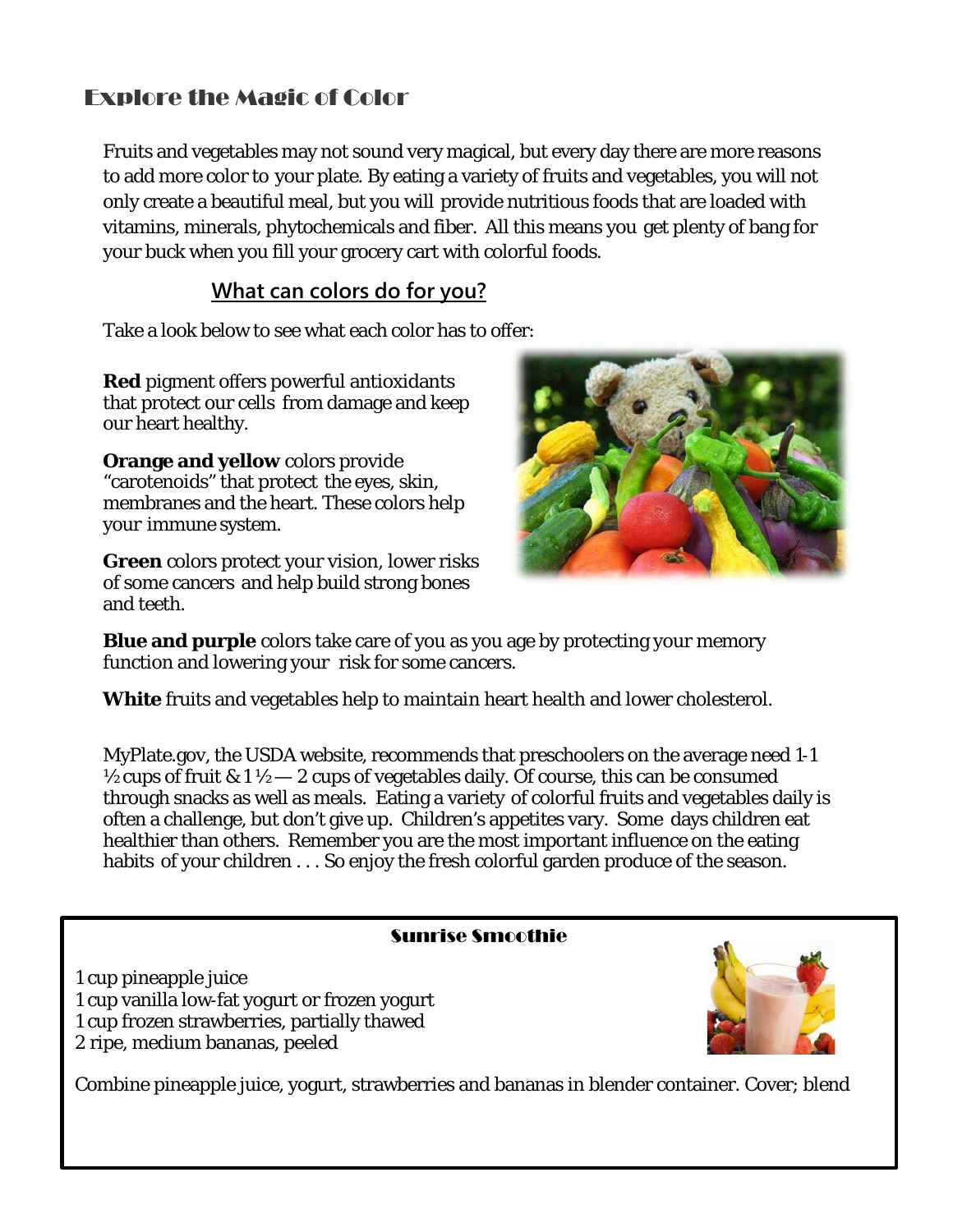### **Everyday Words to Boost Your Child's Self-Esteem**

- *You can do it*—As your child grows older, there will be many times when your encouragement will mean the difference between giving up or going on.
- *Thank you & Please*—Manners promote respect. These not only teach children kind words, but also acknowledges children's efforts when they help with a task.
- *How about a Hug*—Research indicates that children deprived of physical touch and displays of affection often fail to thrive in society.
- *Good job!* ‐ Self-respect and selfconfidence grows when a child hears these words from their parents. Be honest and specific, focusing on your child's efforts and progress.
- *It's time to*—Structure in a child's daily life gives them security. Children benefit from regular mealtimes and bedtimes.
- *Let's all pitch in*—A child is never too young to learn that cooperation and team effort make many jobs easier—and more fun.
- *I I love you*—Hearing these three words daily is essential to building self‐esteem, and belonging . We can't assume that children know & understand our love for them unless we tell them.
- *Tell me more*—Shows you are listening and encourages conversation.

(From: Family Education.com)

# **Sunscreen Safety Tips:**

Because infants have thinner skin and underdeveloped melanin, their skin burns more easily than that of older kids. But sunscreen should not be applied to babies under 6 months of age, so they absolutely must be kept out of the sun as much as possible.



- ♥ For kids age 6 months and older, select an SPF of 30 or higher to prevent both sunburn and tanning. Choose a sunscreen that states on the label that it protects against both UVA and UVB rays (referred to as "broad‐spectrum" sunscreen). To avoid possible skin allergy, don't use sunscreens with PABA; if your child has sensitive skin, look for a product with the active ingredient titanium dioxide. Also check medications for possible reactions from sunlight.
- ♥ Reapply sunscreen often, approximately every 2 hours, as recommended by the American Academy of Dermatology. Reapply after a child has been sweating or swimming. Be protective of children being over exposed to sun's rays.
- ♥ Sun exposure can damage eyes of children, as well as adults'. Not all sunglasses provide the same level of ultraviolet protection. Purchase sunglasses with labels ensuring that they provide 100% UV protection.
- ♥ Check the date of the sunscreen lotion to be certain it has not expired. (From: KidsHealth.org)

Contributed by Linda Hyder, Extension Agent, Sevier County – P.O.P – Parents of Preschoolers Newsletter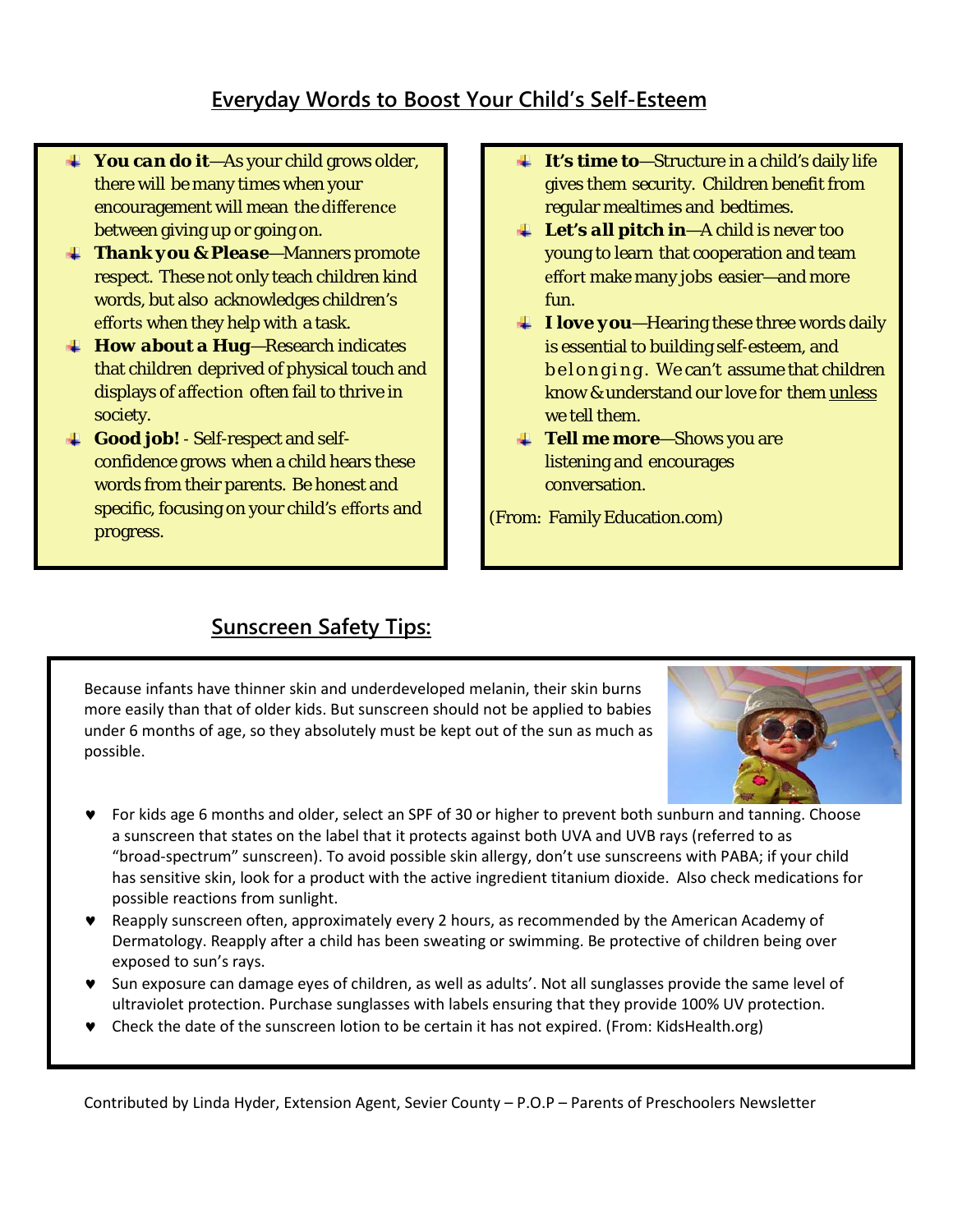

# Understanding Your New Health Insurance

After the hoopla about the implementation of the Affordable Care Act last winter, many people never want to think about health insurance again. But others who have health insurance for the first time are just learning to use their new policies and services. In case you are in the latter category, you may still be confused by the health insurance landscape, which can be very complex.

The better you understand your health insurance, the more you can benefit.

With so many ever changing rules and guidelines about healthcare, individuals are overwhelmed and confused. It can be easy to get caught up in the rush of signing up. When consumers rush they risk getting plans that aren't quite right or didn't exactly fill their needs like they were hoping. Here are some easy

suggestions and then some definitions!

- **Research** look into your different options and see what is available to you
- ! **Ask** see what other consumers are getting, what they like, what they don't, if there's anything they would have asked differently before signing up for that plan.
- ! **Seek the Professional** each area of the U.S. has Health Care and Insurance counsellors that can provide you with in-depth information about the plans open for your selection. Ask about benefits of the plans, as well as negatives to the plans.
- ! **Remember** there is no such thing as a stupid question!! If you don't know…ask! You never want to get signed into a plan that you aren't sure exactly how it works. Any questions you have about plans available, how something works, or if you're covered…ask these questions before signing into a plan. Once in a plan, there are only select times a year when changing your enrollment is open. It's much easier on the front end to prevent the errors than trying to fix them once you're locked in.

Health insurance is essentially a contract between you and an insurance company designed to protect you from health care expenses exceeding what you might be able to pay out of your pocket. In the contract, the health insurance company specifies the percentages or amounts of charges they will pay and how much will be your responsibility for different health care services.

These are some of the terms and definitions associated with health insurance:

- $\checkmark$  The amount the insurance company charges you for a policy is called the **premium**. The premium is determined by the level of coverage you have—generally, the more medical expenses that are covered by the insurance company, the higher the premium. (The Affordable Care Act requires that all policies now cover at least 60 percent of expenses.)
- $\checkmark$  The **deductible** is the amount that you must pay for expenses other than preventive services each policy year before any insurance coverage kicks in. The Affordable Care Act designates which basic preventive services are covered by your premium with no deductible. Preventive services may include annual physicals, immunizations and screenings that can keep you from getting sick.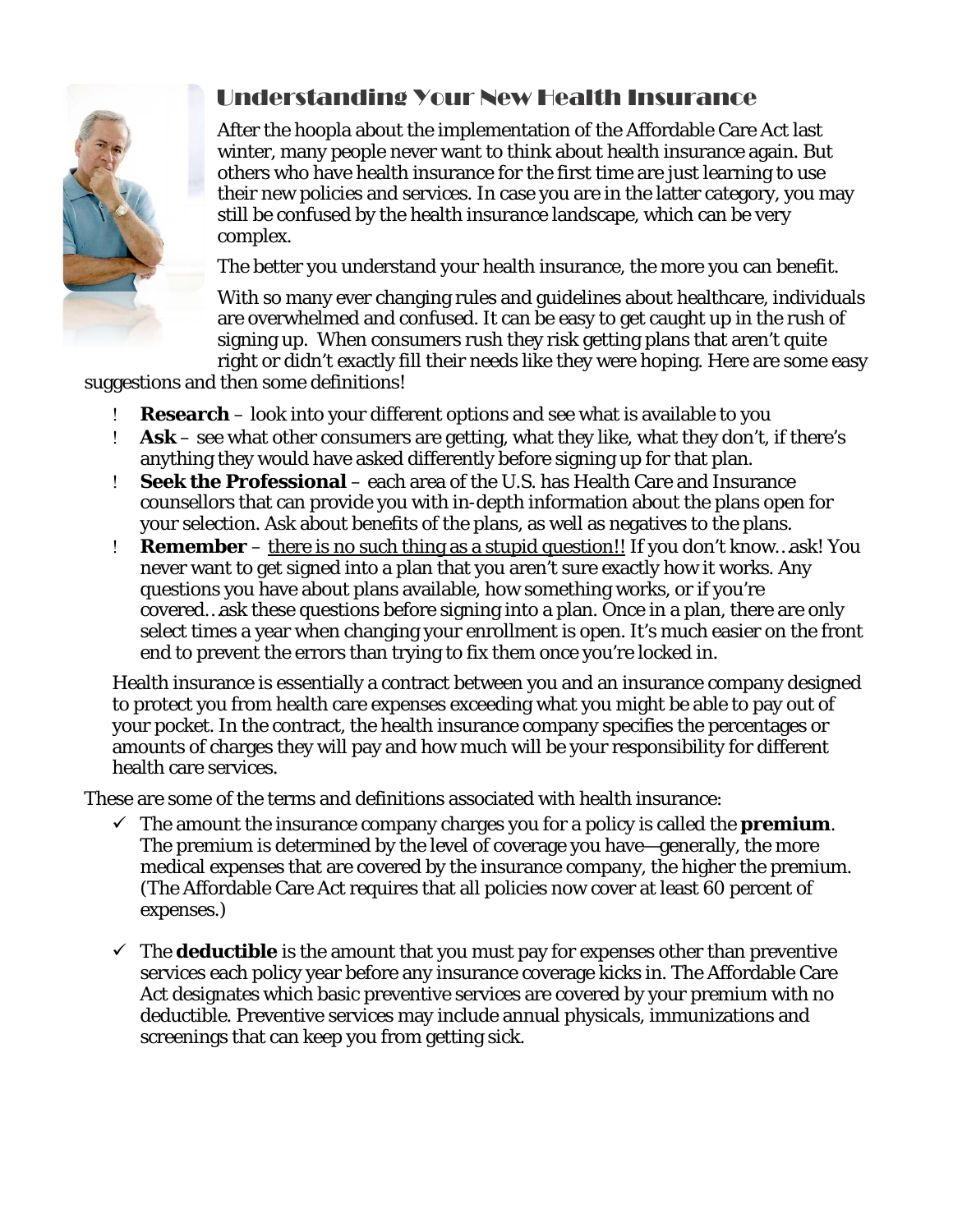For every medical service not a part of your preventive care, you will be charged a **copay** (co-payment). A co-pay is a fixed fee (such as \$15) that you are asked to pay, usually at the time of service. The co-pay is subtracted from the

amount filed with your insurance company. The amount may vary from doctor to doctor.

 $\checkmark$  **Co-insurance** is the percent of the cost of covered health care services paid by consumers. The level of coverage you have determines your coinsurance. For example, your coinsurance at different levels might be 10, 20, 30 or 40 percent. Obviously, a policy with 10 percent coinsurance



would have a higher premium than a policy with 40 percent coinsurance.

- $\checkmark$  The Affordable Care Act places a **cap**, or limit, on your out-of-pocket expenses, currently at \$6,350 for one person and \$12,700 for a family. If you reach that amount, then deductibles and coinsurance will no longer be charged, although you will continue to pay co-payments.
- $\checkmark$  A **claim** is a request for payment that a consumer or healthcare provider submits to the health insurance company for items or services rendered. For example, once you have completed a doctor's appointment, the doctor's office will submit the information to your health insurance company to process (if the doctor is an out of network provider you may be responsible for submitting the paperwork to the insurance company yourself).

The health insurance company will make a determination and send payment to your healthcare provider if applicable. The insurance company will also send a claim statement to you for your records explaining what services were covered.

- $\checkmark$  An **allowed amount** is the maximum amount allowed to be paid for covered health services by a health insurance company. This may also be called "eligible expense," "payment allowance," or "negotiated rate." In most cases your doctor will accept the allowed (maximum) amount paid by the health insurance company as 'paid in full' and you will not be responsible for the difference.
- $\checkmark$  **Balance billing** is when the provider bills the consumer for the difference between the provider's charge and the amount allowed by the health plan. For example, if your doctor does not accept the maximum allowed then you may receive a bill from them charging you the difference between the doctor's charge and the maximum allowed by your health insurance company. You will then be responsible for making this payment.

Find a more complete glossary of health insurance terms at https://www.healthcare.gov/glossary/. **Other resources:** Insurance Marketplace. (n.d.). United States Department of Health and Human Services. Retrieved May 22, 2014, from http://www.hhs.gov/healthcare/insurance/index.html

Key Features of the Affordable Care Act. (n.d.). United States Department of Health and Human Services. Retrieved May 22, 2014, from http://www.hhs.gov/healthcare/facts/timeline/index.html

Why should I have health coverage? (n.d.). HealthCare.gov. Retrieved May 22, 2014, from https://www.healthcare.gov/why-should-i-have-health-coverage/

Contributed by Barbara Metzger and Dena Wise, Family & Consumer Sciences State Specialists Sarah Ransom, FCS/4-H agent, Johnson County Extension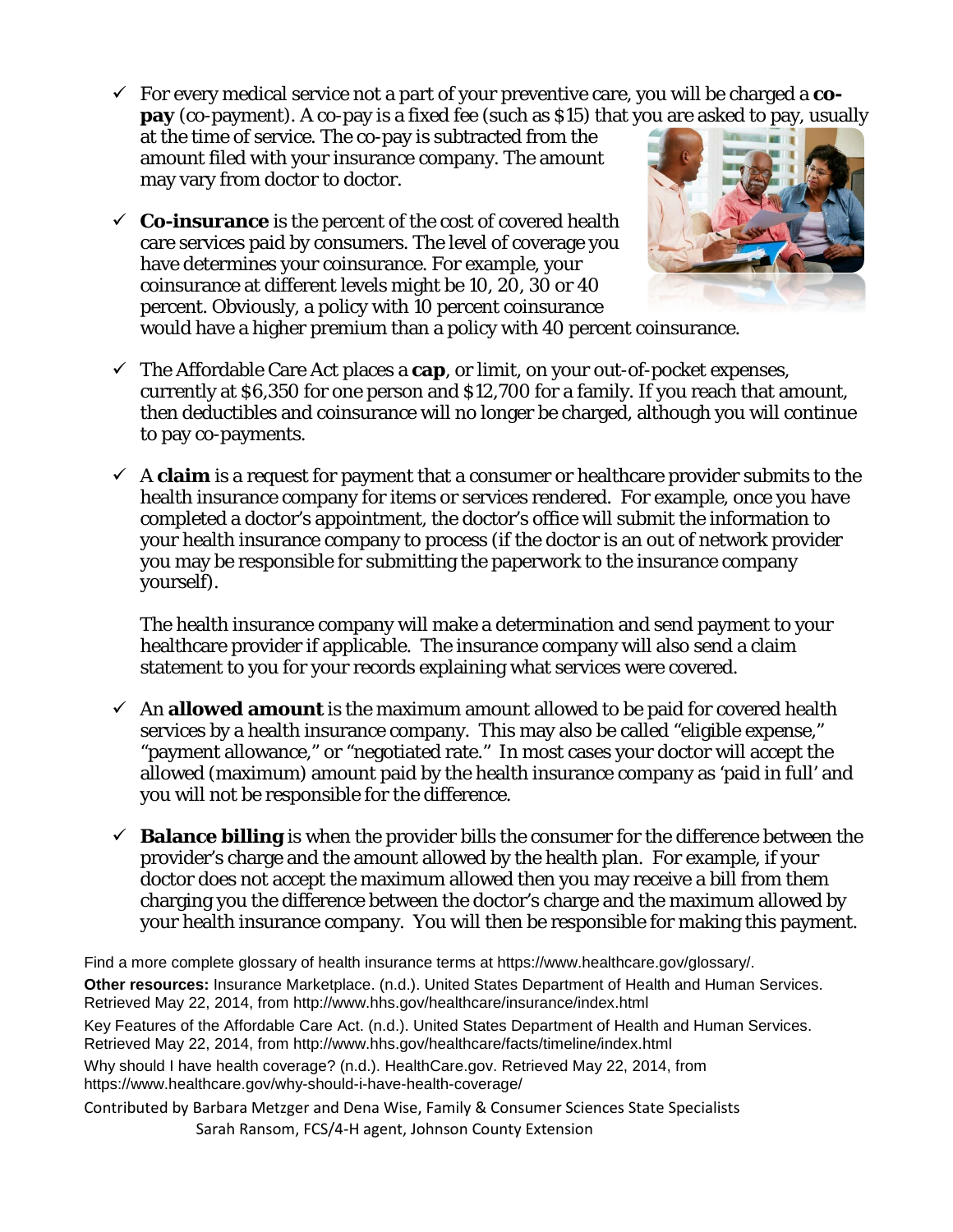# The Good, The Bad and The Ugly or Humor, Appreciate and Respect

We hear a lot of talk about how to keep our heart healthy. Eat right, exercise, take one aspirin a day, eat foods low in cholesterol, get plenty of rest and the list goes on. Just as we have information to help us keep our heart healthy, there are also certain things that we know about relationships that keep them "heart healthy."



Today, people are so busy with work, children, extracurricular activities and who knows what else, that family members are like ships passing in the night. Our relationships pay the price for such a busy lifestyle.

In order to build healthy relationships one has to be intentional and committed. That is hard, sometimes we just let words fly out of our mouths without thinking.

Heart healthy relationships have certain characteristics, which include:

#### **Humor**



Humor when used appropriately can help defuse a potentially volatile situation. It has been said that laughter is good for the soul and good medicine. It is also good for relationships. In today's culture many people have unrealistic expectations of their mate and their children. Pushing children to excel, stressful jobs, competitive sports and life in general contribute to problems. Learning to keep things in perspective and asking the question, what is important in the long run? The answer to that question can help shed light on what really matters in your life. Most would agree that the relationship

between child and parent or spouse is much more important than straight A's or a spotless house. Grades are important, but help children by teaching rather than "Tolding". Encourage them to try new things and/or food, but don't force something they really don't like or have a fear, example "green beans", not the most nutritious, but baked beans are better for us, more fiber and nutrients and if prepared with lots of ingredients, they "taste far better", tried making BarBQ Green Beans once, still green beans.

#### **Appreciate**

Sometimes people get so involved in "doing" life that they forget to appreciate the people they care about the most. When is the last time you sent a card to a friend for no reason or told your spouse you appreciate him/her for all he/she does for your marriage and family without adding "I only wish . . . " Have you ever told your child you are honored to be their parent? If you have grandchildren, maybe you want to say to them you have such good parents or maybe you should tell your adult children they are being good parents.

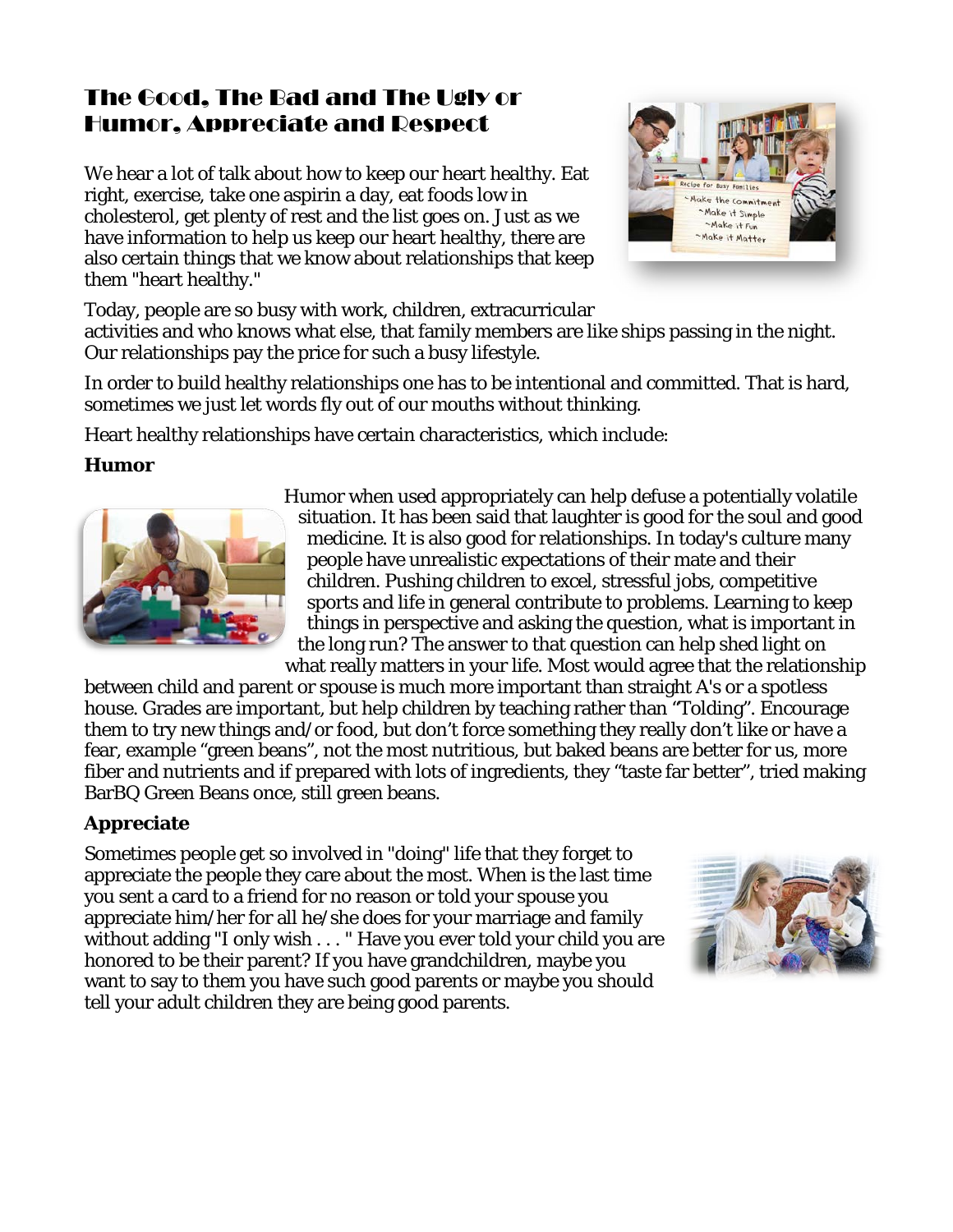#### **Respect**

Experts suggest that you never second-guess your spouse in front of the children or anyone else. If you want your children to learn how to treat others with respect you must model it for them. That means talking to each other appropriately and not talking bad about your spouse to a third party. Try asking yourself-"Is what I am about to do or say going to build up this person or tear them down?" This is also true for clubs and organizations, church groups. Self-esteem and self-worth are always in our day of activities, self-worth how valuable am I to a situation and self-esteem, how good do I feel about what I do. We can work really hard on FCE meeting minutes or dinner for our family and the very minute they are read or people look and smell the food, people find fault and say it out loud. We have to fix our self-esteem with the selfworth we have remembering we are an extremely valuable person to the organization, group or family.

We have to be able to take things in stride and not let the good, bad, ugly or indifferent get to our self-esteem. We are respected for our value as a person and to the group and our family.

Contributed by Judy Kovach, Extension Agent, Robertson County

#### Gluten-Free Snack Mix Recipe

#### Ingredients:

 8 cups popped popcorn 2 cups Chex cereal 1 package (5 ounces) dried cranberries 1/3 cup butter, cubed 1/3 cup honey 1/2 teaspoon ground cinnamon

TOTAL TIME: Prep: 15 min. Bake: 10 min. + cooling MAKES: 20 servings

#### Nutritional Facts

 $1/2$  cup equals 110 calories, 5 g fat  $(2 \text{ g})$ saturated fat), 8 mg cholesterol, 89 mg sodium, 16 g carbohydrate, 1 g fiber, 1 g protein. Diabetic Exchanges: 1 starch, 1 fat. Directions In a large ungreased roasting pan, combine the popcorn, cereal and cherries. In a small saucepan, melt butter. Add



honey and cinnamon; cook and stir until heated through. Pour over popcorn mixture and toss to coat.

Bake at 325° for 15 minutes, stirring every 5 minutes. Cool completely. Store in airtight containers. Yield: 10 cups.

Editor's Note: Read all ingredient labels for possible gluten content prior to use. Ingredient formulas can change, and production facilities vary among brands. If you're concerned that your brand may contain gluten, contact the company.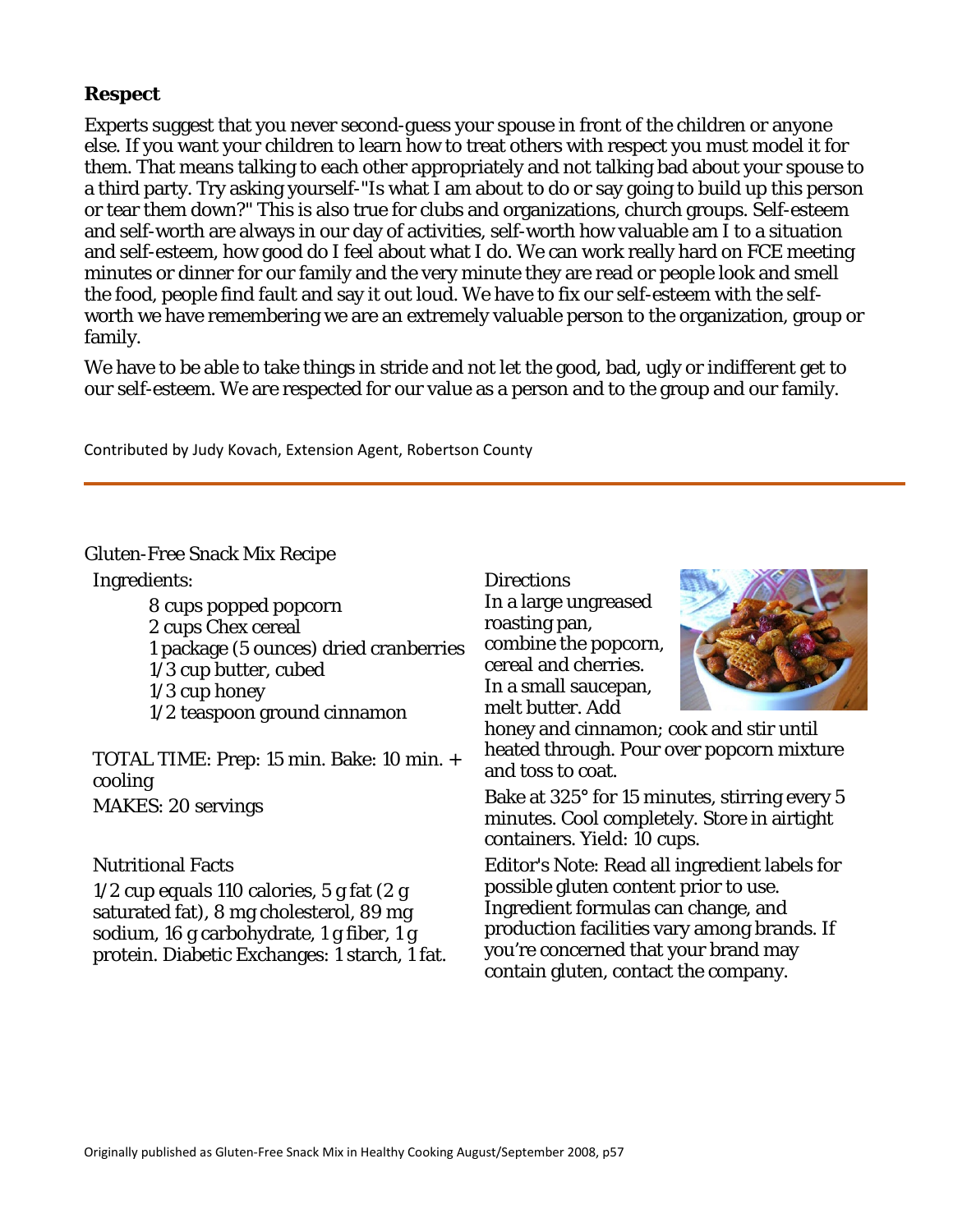# Kids and Summer Camp



#### How do kids benefit from summer camp? There are countless reasons why summer camp is great for children. It helps them grow and develop in ways that a classroom can't provide. Summer is an opportunity for a child to explore their special interests or discover what that interest may be. There are countless options for youth these days. As an adult we want them to discover their passion whether it be arts,

athletics, or the outdoors. Sending a child to camp gives those opportunities to discover and learn at their own pace.

At camp children usually spend their day being active and unplugged from technology which is something we all need to do from time to time. They are constantly moving from activity to activity, staying busy throughout the day instead of sitting in a classroom or at home. They are more in tune to the people and environment around them versus immersed in an electronic device. Kids who may have difficulty in the structured environments of classrooms may thrive at camp. We could all benefit from being more active and taking a break from technology.



Athletic camps are plentiful, helping young people explore or improve in their sport of choice. Arts camps provide experiences for youth to discover acting, singing, dancing or try their hand at visual arts like painting, sculpting, or even heritage skills like sewing, weaving, crocheting, and knitting. Outdoor skills like swimming, canoeing, kayaking, fishing, hiking, camping, horseback riding, and shooting sports are found at traditional campgrounds. It could be the first time a young person has had an opportunity to try one of these things, so it will spark a memory and perhaps a hobby or skill that may last their lifetime.



Camp builds confidence. Youth grow in responsibility and independence. They are in charge of their belongings and managing their own time and money. They choose what they eat. What activities they will do. How they will spend their money. They make decisions for themselves and this is empowering to them. Lessons are learned from trial and error or logical consequences.

Most importantly to kids, camp is fun! New, exciting activities,

exploring and learning new things, talking, singing, laughing, spending 24/7 with friends can be a truly bonding experience. Friendships and memories can be made and kept for a lifetime. Any child could benefit from true, caring friends and camp provides time for relationships to thrive.

There are so many unmeasurable benefits from sending your child to a camp. Countless opportunities for them to learn and grow are provided. They develop skills, character and mature on their own. All you have to do is encourage and allow it.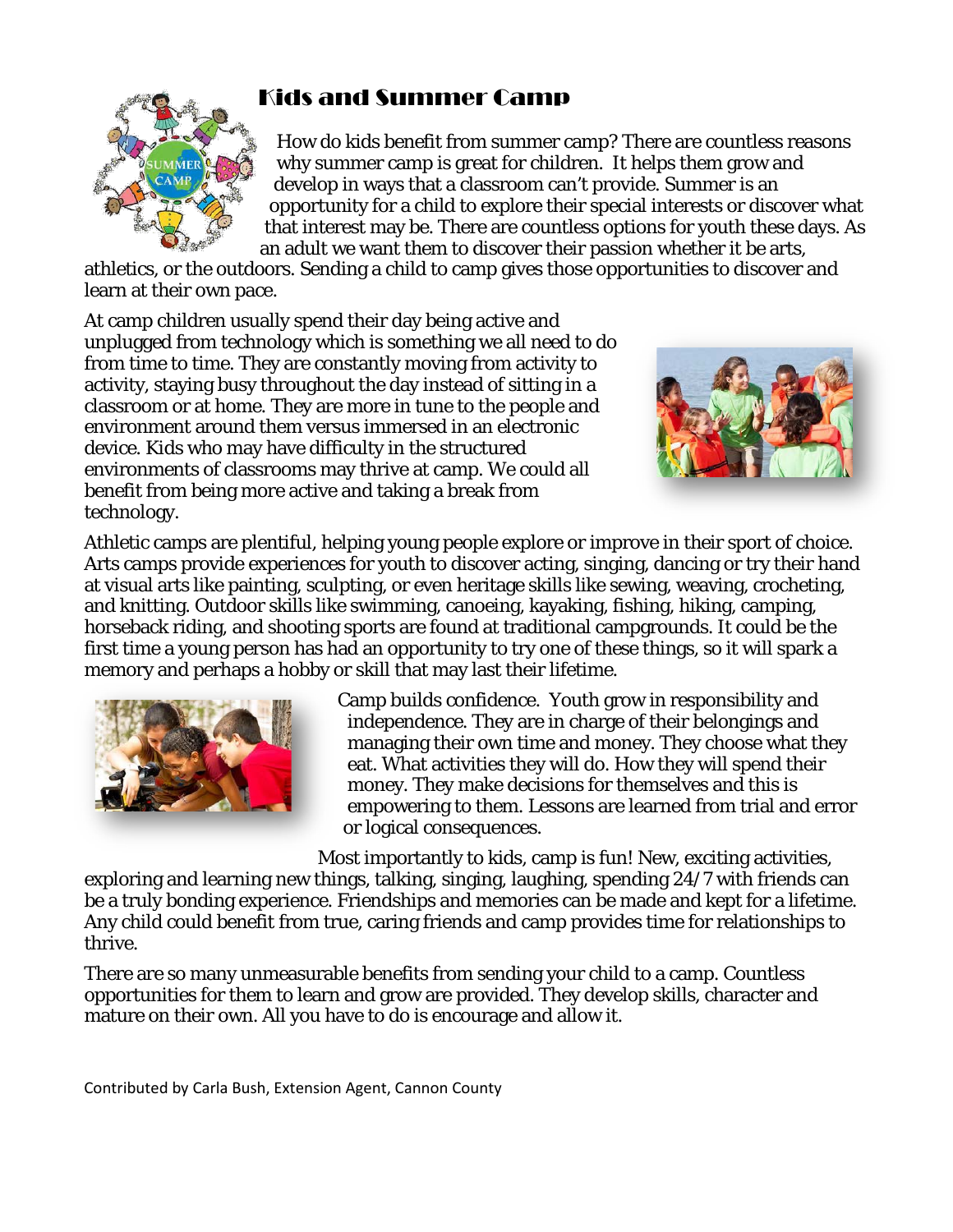# Summer Fun! Ten Easy Ways to Find Free Family Activities.



Well, it's summer time again, it happens every year, and though the kids are thrilled with the freedom summer brings, they can also become easily frustrated with the amount of unstructured time they suddenly have to fill. Shrieks of joy and celebration quickly turn into "I'm so bored!" and "I can't find anything to do around here!" Often parents become frustrated as well because providing engaging activities for kids can be tough, especially when dealing with a tight budget.

Since summer camp and other activities can be quite expensive, parents are sometimes forced to find other alternatives. Fortunately, most communities provide opportunities for free and inexpensive activities kids and parents can enjoy during the summer months if you know where to look.



#### **Splash pads, spray parks, and interactive fountains**. Many communities offer water features in which kids are allowed and even encouraged to play. From splash pads, specifically designed for kids, to downtown fountains and sprays that are available for kids to run through, communities are increasingly becoming aware of the appeal of these types of water features. Kids will spend hours playing in water! Check your city or county website or your community's Parks and Recreation department to see what facilities are available.

**Summer movies**. Some theaters offer free summer movies for parents and kids in the summer. Generally, the theater will open early one or two mornings of the week and offer G and PG rated movies. These movies are usually a couple of years old and concessions will not be free (this is how the theater generates the most revenue), but on a tight budget a snack can wait until after the movie. Contact your local theater to find out if there is a free summer movie program near you and be sure to contact them early in the summer to ask for a schedule.

**Concerts in the park.** Parks often offer space to musicians and musical groups in the summer to provide free public concerts. From Beethoven to Jazz to Classic Rock, almost every type of music is welcome. Bring some bubbles, some sidewalk chalk, a blanket, and snack and you have a perfectly entertaining evening for your kids and yourself. For a schedule of events, check with your local Parks and Recreation department.

**Radio station events**. Though concerts are often sponsored or cosponsored by local radio stations, many other special events and contests may be promoted during the summer. Local radio stations often sponsor events at fairs and festivals in the summer from contests and concerts to fireworks displays. Check your local newspaper and call or listen to your favorite radio stations to take advantage of any free special events or promotions.